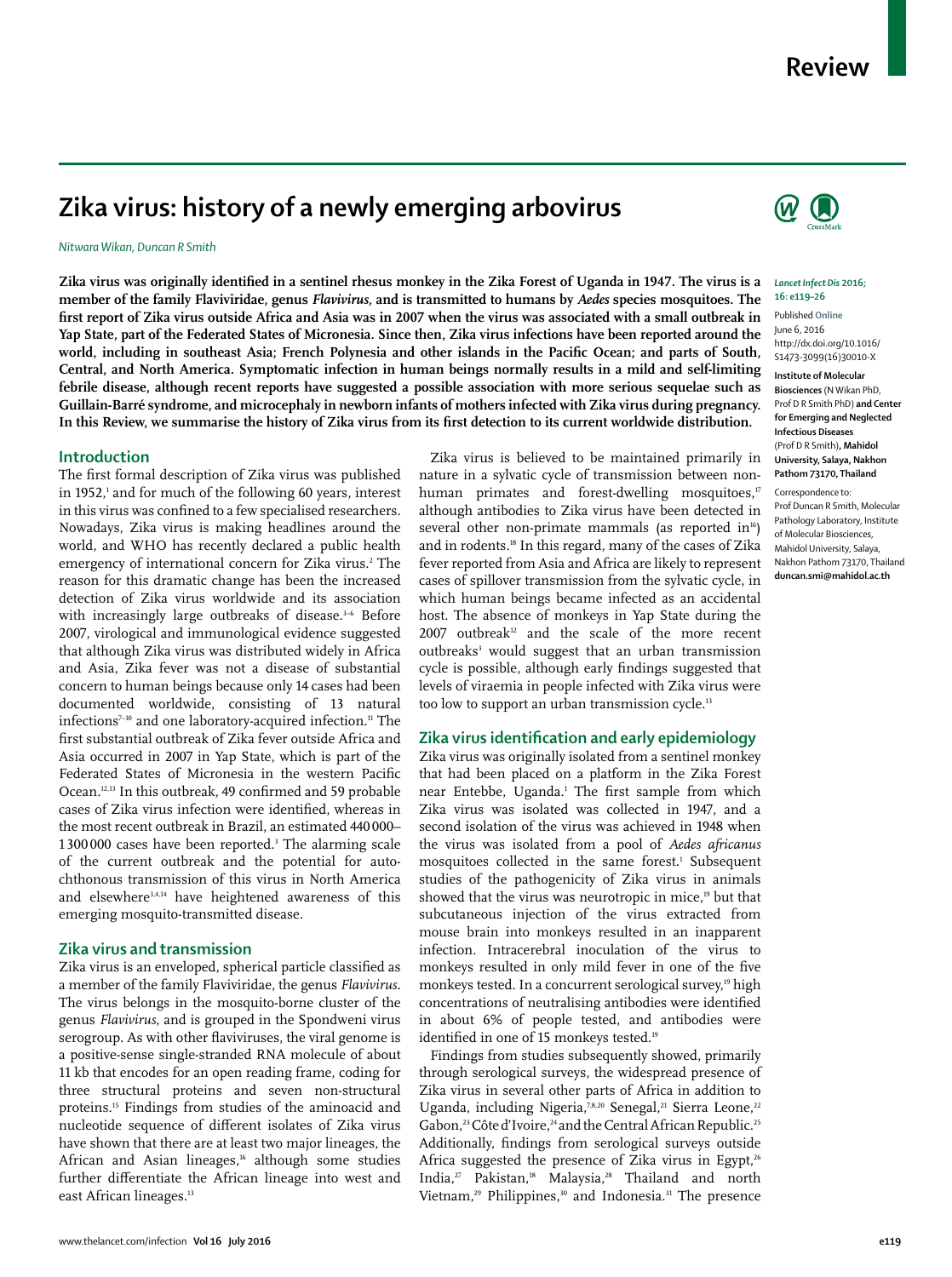of Zika virus in Asia was confirmed by its isolation from pools of *Aedes aegypti* mosquitoes in Malaysia in 1966.<sup>32</sup> Findings from these studies collectively suggest that Zika virus transmission was broadly distributed in Africa and Asia (figure 1).

As noted earlier, before 2007, only 13 cases of natural infection of human beings with Zika virus had been reported.<sup>7-10</sup> Although the first purported report of people infected with Zika virus was published in 1954,<sup>33</sup> subsequent investigation showed that the infectious pathogen was the closely related Spondweni virus,<sup>10,34</sup> a misidentification that also occurred in the case of the supposed report of experimental human infection with Zika virus.<sup>35</sup> The first bona-fide case of natural infection in people was therefore reported by Simpson,<sup>10</sup> who described his own course of disease acquired while isolating Zika virus from *A africanus* mosquitoes in Uganda between 1962 and 1963. Moore and colleagues<sup>8</sup> subsequently identified three cases of Zika fever through virus isolations from febrile children in 1968 in Nigeria, and Fabgami7 identifi ed two further cases of Zika fever in Nigeria through virus isolations between 1971 and 1975. Fabgami7 also reported that 40% of Nigerians had neutralising antibodies to Zika virus, suggesting a high degree of population exposure. The remaining cases of Zika fever before 2007 were identified in patients with

fever in hospitals in central Java, Indonesia, although identification was only based on serological investigation, and no confirmatory viral isolation was done.9

Several mosquito species belonging to the *Aedes* genus have been identified as potential transmission vectors for Zika virus. These include *A africanus*, 1,17,36 *Aedes*  luteocephalus (reported in Fagbami<sup>7</sup>), Aedes vittatus,<sup>24,37</sup> *Aedes furcifer*, 24,37 *Aedes apicoargenteus*, 16,36,38 *Aedes hensilli*, 39 and, perhaps of the greatest concern because of their wide and increasing distribution,<sup>40</sup> A *aegypti*<sup>9,24,32,41</sup> and *Aedes albopictus*. 42

## **Zika virus epidemiology in Yap State**

In 2007, in the first identified transmission of Zika virus in people outside Africa and Asia, in Yap State 49 people with confirmed and 59 with probable Zika virus infection were identified by combined genetic and serological analysis. $12,13$  A further 72 people were defined as suspected cases, and five did not have Zika virus infection.<sup>12</sup> Findings from initial laboratory testing with a commercially available dengue IgM assay suggested that dengue virus was the causative pathogen,<sup>12</sup> although local clinicians thought the disease was different clinically from dengue fever (as reported in $12,43$ ), a disease that had previously occurred in Yap State.<sup>44,45</sup> Therefore, final diagnosis was based on more detailed serological



*Figure 1:* **Estimated distribution of Zika virus before 2007**

Based on findings from immunological and virological studies, the estimated extent of the distribution of Zika virus is shown for Africa (red outline) and Asia (green outline).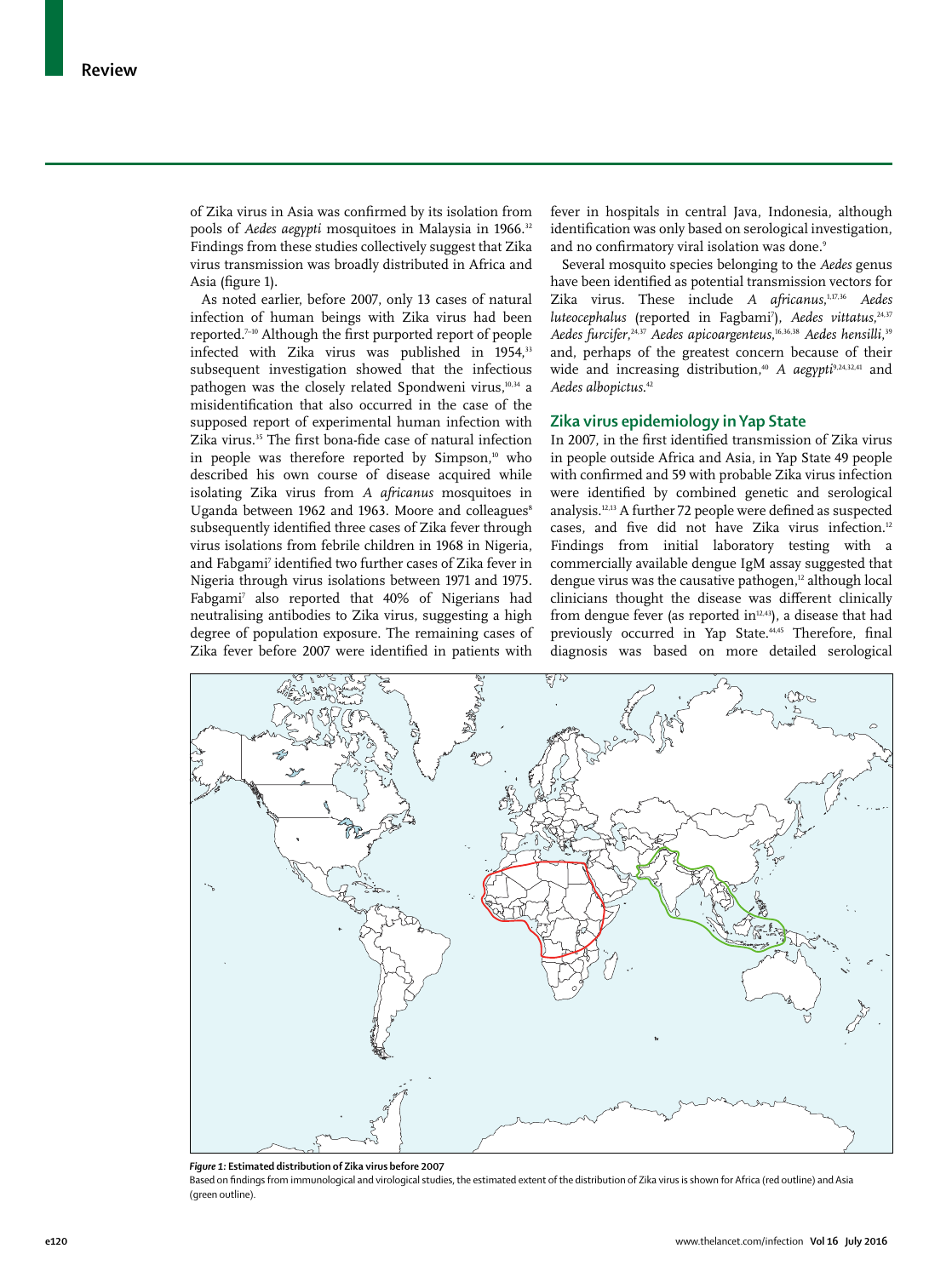analysis, as well as specific detection of the viral genomic RNA. Sequencing of amplified RT-PCR products showed 90% homology with Zika virus, and, because the virus was not recovered from patient specimens during the outbreak, a consensus Zika genome was reconstructed from the sequencing data derived from four patients.<sup>13</sup> Phylogenetic analysis suggested the existence of two African subclades (west and east African lineages) and that the Yap State Zika virus was distantly related to the African clades and has probably resulted from a common ancestor that spread through southeast Asia and the Pacific.<sup>13</sup> Real-time PCR results suggested low levels of viraemia,13 casting doubt on the ability of the virus to generate an urban epidemic cycle.

## **Zika virus and sexual transmission**

Around the time of the outbreak in Yap State, two US scientists who had been working in southeast Senegal in August, 2008, returned to the USA where they became sick with a rash, headache, fatigue, and arthralgia, with one of them also reporting haematospermia (blood in the ejaculate).46 Serological evidence suggested that Zika virus was the causative pathogen, and, the wife of one of the patients subsequently became sick (referred to as patient 3), with similar symptoms, and person-to-person transmission of Zika virus through sexual contact or saliva was inferred.<sup>46</sup> However, since the lifespan of a female *Aedes* mosquito is longer than 3 weeks,<sup>47,48</sup> the possibility of an infected mosquito being transported in clothing or personal baggage resulting in direct infection of patient 3 cannot be excluded. However, a second case of haematospermia has been reported,<sup>49</sup> and in this case Zika virus was positively identified in the semen, suggesting that sexual transmission of Zika virus through semen is a viable non-vector-borne route of infection. Other cases of possible sexual transmission $50$ and high concentrations of Zika virus detected in semen<sup>51</sup> have been reported recently. In addition to semen, Zika virus RNA has been detected in salvia,<sup>52</sup> breast milk,<sup>53</sup> and urine,54–57 and in at least one case the virus was recovered from a urine sample.<sup>54</sup>

## **Zika virus epidemiology: southeast Asia**

In 2010, specimens were taken from a child attending a health clinic in Kampong Speu Province, Cambodia (figure 2), that subsequent investigations showed were positive for Zika virus.<sup>58</sup> The child had mild symptoms (fever, sore throat, cough, and headache, but no maculopapular rash) and did not need to be admitted to hospital. No other cases of Zika virus infection were reported around this time, and this was the only positive non-dengue, non-Japanese encephalitis *Flavivirus* infection detected, although around 10 000 samples of blood and throat swabs were screened as part of a US Naval Medical Research Unit 2 surveillance programme.<sup>58</sup>

In 2012, as part of a prospective longitudinal cohort study<sup>59</sup> with active surveillance for acute febrile illness undertaken in Cebu City, Philippines, blood samples were taken from a 15-year-old boy. His symptoms, which included subjective fever, muscle weakness, sore throat, and conjunctivitis, were resolved without medical care or need for a hospital admission. Zika virus was detected by real-time PCR and the virus recovered after intrathoracic inoculation of *Toxorhynchites splendens* mosquitoes and inoculation of serum onto monolayers of C6/36 cells. Sequence data and phylogenetic analysis confirmed the virus to be Zika virus of the Asian lineage.<sup>59</sup> So far, no further cases of Zika virus infection have been reported in either Cambodia or Philippines.

There has been one recent report of Zika virus infection in a resident in Indonesia, identified during an outbreak of dengue fever during December, 2014, to April, 2015, in Jambi Province, Sumatra.<sup>60</sup> Before this, two cases of Zika virus infection associated with travel to Indonesia had been reported.<sup>61,62</sup> In one report,<sup>61</sup> an Australian traveller to Jakarta, Indonesia, returned to Australia with fatigue followed by headache. Subsequently, a maculopapular rash developed as well as an occasional dry cough.<sup>61</sup> Although a dengue-specific RT-PCR test was negative, a *Flavivirus* pan-specific RT-PCR test was positive, and sequence analysis confirmed Zika virus as the causative pathogen.<sup>61</sup> In the other report,<sup>62</sup> a traveller to Indonesia was bitten by a monkey and was subsequently diagnosed with Zika virus infection on their return to Australia.

In early 2013, a traveller returning to Canada from a trip to Thailand via Hong Kong was diagnosed with Zika virus infection on the basis of identification of the Zika genomic RNA by RT-PCR and DNA sequencing.<sup>54</sup> In November, 2013, a traveller returned to Germany after a trip to Thailand, where they had experienced a period of weakness, fever, and chills as well as a



*Figure 2:* **Locations of Zika virus in southeast Asia from 2010 onwards**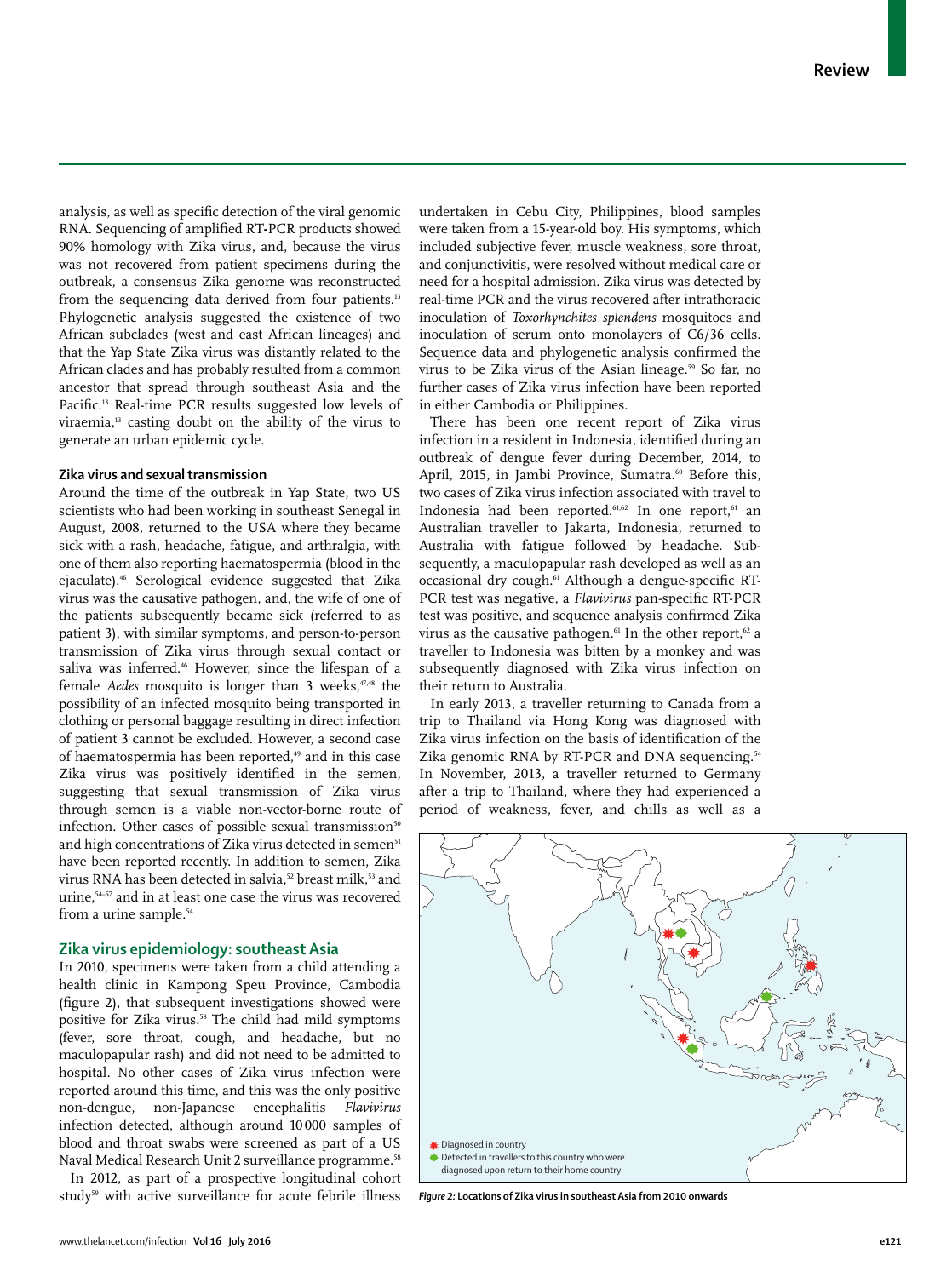maculopapular rash.<sup>63</sup> Although the patient was mostly asymptomatic upon return to Germany, detailed serological analysis implicated Zika virus infection as the causative pathogen.<sup>63</sup> Although findings from these studies<sup>54,63</sup> suggested that Zika virus was circulating in Thailand, definitive proof of Zika virus transmission in Thailand was not available until 2015, when Buathong and colleagues<sup>64</sup> provided evidence of Zika virus infection in the Thai population. In response to the reports of travellers to Thailand being diagnosed with Zika virus infection upon their return to their home countries54,63 the Thai Ministry of Public Health started a review of outbreaks of between January, 2012, and December, 2014 (as reported in $64$ ). The criteria for further assessment of an outbreak were as follows: individuals in the outbreak had at least two of rash, conjunctivitis, or arthralgia; acute serum samples were negative for dengue virus and chikungunya virus; and rubella and measles IgM antibodies were not detected in convalescent serum.<sup>64</sup> These selection criteria identified four outbreaks for further investigation, and seven patients were identified as having had Zika virus infection on the basis of either detailed serological investigation or RT-PCR analysis.<sup>64</sup> Of these cases, three were identified as having occurred in March, 2012, confirming that Zika virus was circulating in Thailand before the visit of the travellers who returned to Canada<sup>54</sup> and Germany<sup>63</sup> after having become exposed to Zika virus. However, the Thai citizens who were identified as having had Zika virus infection were from central, northwest, and northeast Thailand,<sup>64</sup> whereas the travellers who were exposed to Zika virus stayed predominantly in southern Thailand.<sup>54,63</sup> Combined, these results suggest that Zika virus is widespread in Thailand, a result supported by findings from a recent serosurvey<sup>65</sup> of anti-Zika antibodies in serum samples from people in northeast Thailand. Further cases of travellers returning to Japan<sup>57</sup> and Italy<sup>50</sup> from Thailand with Zika fever have been reported recently. Analysis of the Thai Zika NS5 sequences identified by Buathong and colleagues<sup>64</sup> matched closely to the Cambodian 2010 sequences and to sequences from an outbreak of Zika virus in French Polynesia, and maximum likelihood phylogenetic trees clearly discriminated between the Asian and African sequences.<sup>64</sup>

A tourist returning home to Germany from a trip to Malaysia was diagnosed with Zika virus infection in September, 2014.<sup>66</sup> Although the tourist had visited both peninsular Malaysia and the Malaysian state of Sabah on the island of Borneo, the timing of the infection suggested that it occurred while the tourist was in Sabah. However, as noted earlier,<sup>32</sup> Zika virus was first formally identified in Asia in 1966, when the virus was isolated from *Aedes* mosquitoes in the peninsular Malaysian town of Bentong, and so infection having occurred in peninsular Malaysia should not be ruled out.

# **Zika virus epidemiology: French Polynesia and other islands in the Pacific Ocean**

From October, 2013, onwards, reports started to appear of an outbreak of Zika virus infections in French Polynesia, with several islands being affected including Tahiti, Moorea, Raiatea, Taha'a, Bora Bora, Nuku Hiva, and Arutua.<sup>67</sup> Molecular and virological analysis of samples from patients showed the presence of the Zika virus genome by RT-PCR, and in some cases the virus was recovered through inoculation of Vero cells.<sup>68</sup> Within about 1 year after the first cases of Zika virus infection were confirmed, an estimated 19000 suspected cases had occurred,<sup>68</sup> although other reports estimated the final numbers to be 8746 suspected cases and 30 000 medical consultations because of Zika virus (as reported in<sup>69</sup>). Zika virus infection was confirmed in 294 of 584 serum samples tested by RT-PCR.<sup>68</sup> Sequence analysis showed that the Zika virus circulating in French Polynesia was similar to the Cambodian 2010 and Yap State 2007 strains,<sup>68</sup> and was therefore of the Asian lineage of Zika virus. Findings from subsequent sequence analyses5,59,64 suggested that the French Polynesian Zika virus was more closely related to southeast Asian strains than the Yap State strain, suggesting that importation of Zika virus to French Polynesia from southeast Asia was independent of the importation to Yap State. The time of introduction of Zika virus to French Polynesia has not been accurately established. However, findings from a retrospective survey<sup>70</sup> of seroprevalence of arboviruses among blood donors from French Polynesia in which serum samples were surveyed from 2011 to 2013 showed a low level of seropositivity towards Zika virus  $(0.8\%)$ , and seropositivity was confined solely to resident French Polynesians who had travelled abroad at least once. No case of Zika virus seropositivity was identified in residents of French Polynesia who had never travelled abroad.<sup>70</sup> suggesting Zika virus was introduced to French Polynesia around the time of the first detected case.

In December, 2013, a tourist from Norway spent 14 days in Tahiti and almost immediately after her return experienced fever and muscle and joint pain, coupled with a maculopapular rash and conjunctivitis.<sup>71</sup> A partial Zika virus genome was amplified using a commercial one-step RT-PCR kit and subsequently sequenced, and the identified virus belonged to the Asian Zika virus lineage.<sup>71</sup> Several other travellers to French Polynesia were diagnosed with Zika virus infection on their return to their home countries, which included France,<sup>72</sup> the USA,<sup>73</sup> and Italy.<sup>74</sup>

Several cases of importation of Zika virus were identified in the Pacific island of New Caledonia starting from late 2013, and by mid-January, 2014, autochthonous cases had been reported.<sup>75</sup> 1385 laboratory-confirmed cases of Zika virus infections were reported, which included 35 imported cases. Although most imported cases came from French Polynesia, importations were also noted from Vanuatu and the Cook Islands.<sup>75</sup> Two cases of dual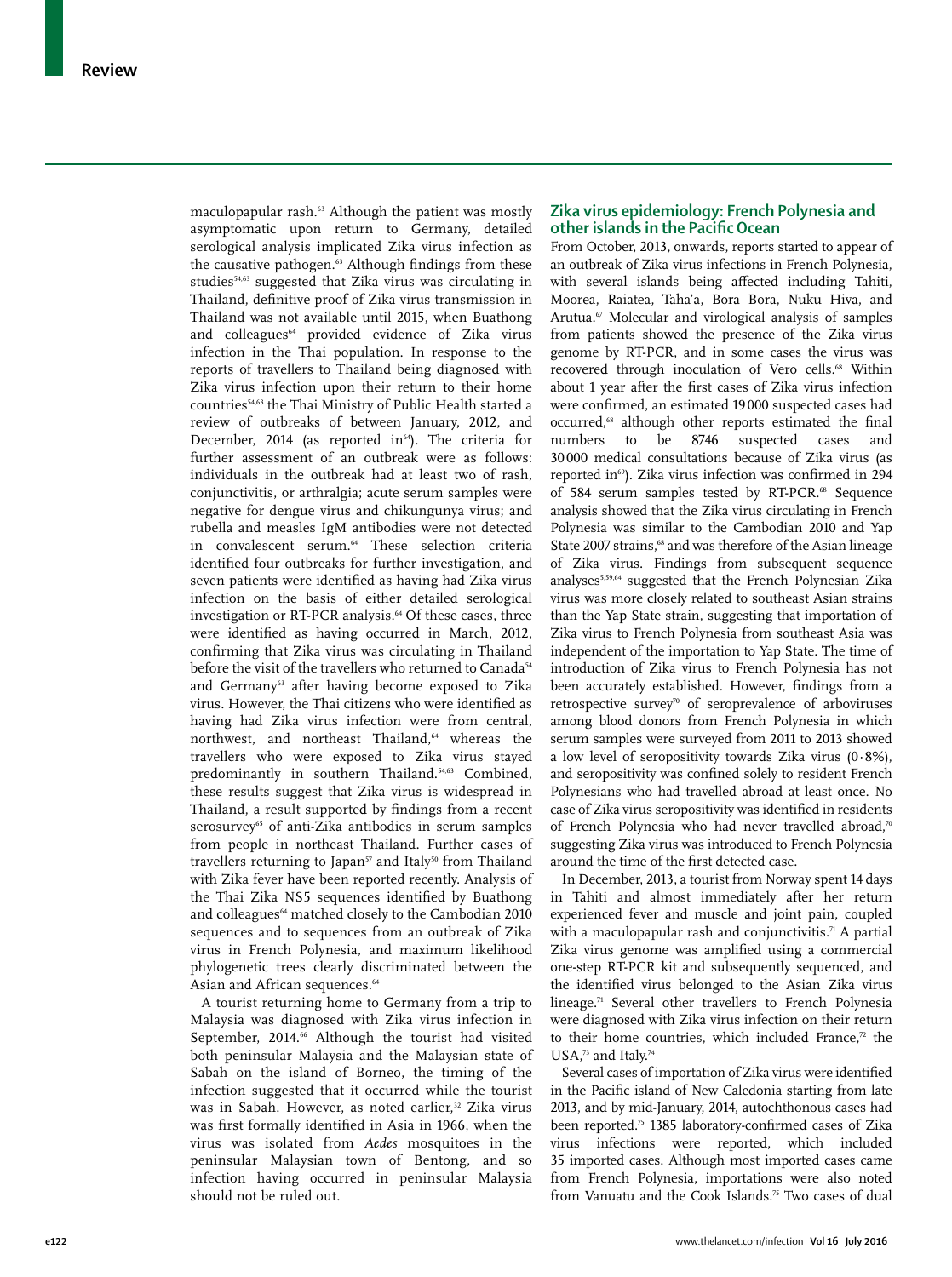infection with dengue virus and Zika virus were reported, one in a resident with no history of travel and one in a traveller who returned from French Polynesia.75 Attempts were made to recover the viruses from these patients, but in both cases only dengue virus was recovered, possibly as a result of low levels of Zika viraemia.75 At present, no information exists as to whether the patients were infected simultaneously or consecutively, and mosquitoes might carry both viruses simultaneously, although the low levels of Zika viraemia reported make this a less likely possibility. However, findings from an early study suggested that dengue virus immune serum might enhance Zika virus infection76 and that yellow fever vaccination does not protect against Zika virus infection, $n$  suggesting that complex immunological interactions are likely to occur where several flaviviruses are circulating at the same time.

As noted, one of the cases imported to New Caledonia was from the Cook Islands, on which an outbreak of Zika virus infections occurred, with 50 confirmed cases and 932 suspected cases (as reported in $^{69}$ ). At least one case of importation of Zika virus to Australia from the Cook Islands has been reported, $\pi$  and analysis of Zika E gene sequences showed the closest relation to the Asian Cambodia 2010 isolate.

Easter Island is located in the southeast Pacific Ocean and is the eastern marker for the Polynesian Triangle. An outbreak of Zika virus infection was reported to have started in January, 2014, and 89 serum samples were analysed by RT-PCR, of which 51 were positive for Zika virus.78 Sequence analysis of the Zika NS5 coding sequence showed that the highest homology was to the French Polynesian Zika virus, and since none of the patients had a history of recent travel outside the island,78 the mechanism of importation remains unclear, although importation through attendees at a festival held on Easter Island has been proposed.79

# **Zika virus epidemiology: South America**

In March, 2015, serum samples were collected from 24 patients at Santa Helena Hospital in Camaçari, Bahia, Brazil, as a consequence of an ongoing outbreak of an illness characterised by fever, maculopapular rash, muscle and joint pain, and conjunctivitis.<sup>80</sup> RT-PCR analysis identified Zika virus in seven patients, and chikungunya virus in three, with no reported coinfection.80 Sequence analysis of regions of the Zika virus envelope protein showed 99% identity with sequences from a French Polynesian isolate.<sup>80</sup> Findings from a second study,<sup>81</sup> done on serum samples obtained in the city of Natal, Rio Grande do Norte, Brazil, in March, 2015, also showed the presence of Zika virus at around the same time, and sequence data also showed high homology to the French Polynesian Zika virus sequences. The two collection sites are slightly over 1000 km apart (figure 3), and as such are possibly separate introductions of Zika virus to Brazil. There has been substantial speculation as to how Zika virus was

introduced into Brazil. Although Zanluca and colleagues<sup>81</sup> suggested the introduction of Zika virus to Brazil was possibly associated with the hosting of the World Cup football tournament by Brazil, which was held between June 12, and July 13, 2014, no Zika-endemic Pacific countries took part in this competition.<sup>79</sup> However, spectators from Zika-endemic countries might have attended the competition and introduced the virus, and matches were held at both Natal and Salvador, which is only 37 km from Camaçari, Brazil (figure 3). A large outbreak of an acute exanthematous illness occurred in Salvador itself, starting from March, 2015, and Zika virus, together with dengue virus and chikungunya virus, were all separately implicated as causative pathogens.<sup>82</sup>

However, Zika virus might have been introduced during the IVF Va'a World Elite and Club Sprint Championship held in August, 2014.79 This championship canoe race included competitors from four Pacific countries in which Zika virus was circulating: French Polynesia, New Caledonia, Cook Islands, and Easter Island (as reported in<sup>79</sup>). However, it was held in Rio de Janeiro (as reported in<sup>79</sup>), which is located about 1600 km from Camaçari and 2600 km from Natal  $(figure 3)$ .

Since the first reported cases, $80,81$  an estimated  $440000$ to 1 300 000 Zika virus infections have occurred in Brazil,<sup>3</sup> and the virus has spread to several neighbouring countries. In a rapid risk assessment produced by the European Centre for Disease Prevention and Control,<sup>83</sup> and drawing on several non-peer-reviewed sources, ongoing Zika virus outbreaks were identified in Colombia, Paraguay, Venezuela, Suriname, French Guiana, Ecuador, Guyana, and Bolivia in South America;



*Figure 3:* **Introduction of Zika virus to Brazil**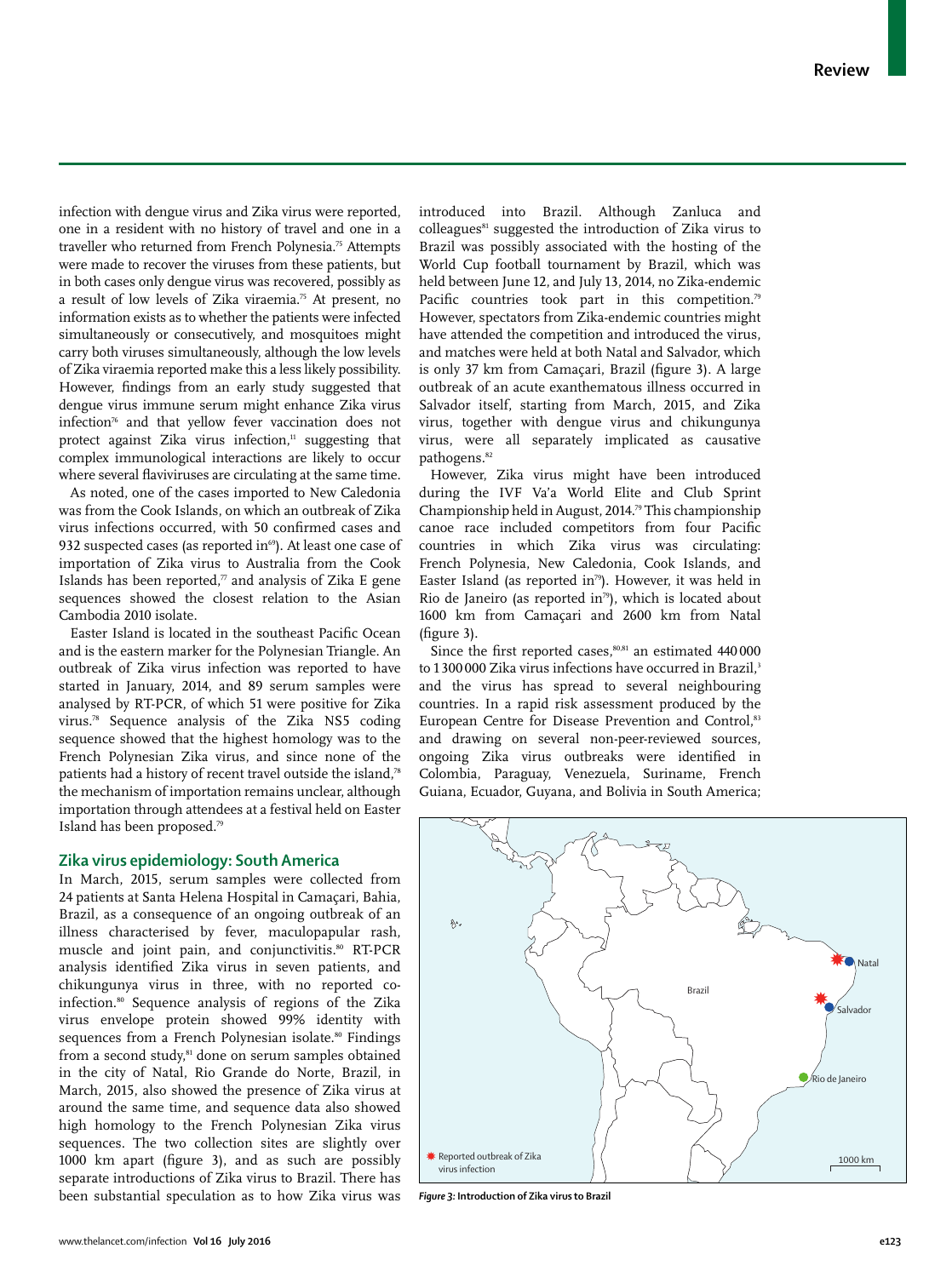## **Search strategy and selection criteria**

We identified references for this Review through searches of PubMed and the Elsevier Scopus database using the Boolean search terms: "Zika virus" OR "Zika fever" for all articles published up to and including Jan, 29, 2016. Articles published in English and French were included. Articles identified from these searches and relevant references cited in those articles were reviewed. Additional references were sourced as needed on March 16, 2016.

Mexico in North America; El Salvador, Guatemala, Panama, and Honduras in Central America; and the Caribbean countries and territories of Martinique, Saint Martin, Puerto Rico, Haiti, Barbados, and Guadeloupe. Other countries with known or suspected Zika virus transmission include Cape Verde, Samoa, the Solomon Islands, Fiji, Vanuatu, and the Maldives, 83 although in this last case Zika virus infection was identified in a traveller to the Maldives upon their return to Finland.<sup>56</sup>

## **Zika virus infection: a changing clinical presentation?**

The early clinical picture of natural human Zika virus infection was of a short duration, self-limiting, mild febrile illness that was accompanied by a maculopapular rash.<sup>10</sup> In the first reported substantial outbreak of Zika virus infections, in Yap State in 2007, the disease was associated with rash, fever, arthralgia, and conjunctivitis, but no hospital admissions or deaths were reported.<sup>12</sup> Similarly, the cases in Cambodia in 2010<sup>58</sup> and Philippines in 2012<sup>59</sup> were resolved without any hospital admissions. The cases in Thailand between 2012 and 2014 for which full clinical details were available were all classed as mild, with fever and rash as the main symptoms, and sore throat, muscle and joint pain, and headache as other reported symptoms.64 Conjunctivitis, one of the screening review criteria for the Thai study, was only reported in two of the cases.<sup>64</sup>

The outbreak in French Polynesia was associated with about 70 cases of severe presentation including Guillain-Barré syndrome,<sup>84</sup> and other more severe pathological abnormalities have been associated with Zika virus infection, including meningoencephalitis in the Pacific Islands,<sup>85</sup> and myelitis in Guadeloupe.<sup>86</sup> A second cluster of Guillain-Barré cases occurred in French Polynesia less than 2 years after the cases associated with the Zika virus outbreak, after an outbreak of chikungunya virus infection between October, 2014, and March, 2015.<sup>87</sup> Most strikingly, the outbreak in Brazil has prompted concerns as to the dramatic increase in cases of microcephaly, with a 20 times increase in incidence and a prevalence of nearly 100 per 100 000 livebirths (as reported in88), prompting several agencies to issue advisories to pregnant women and those considering pregnancy.89–92

A more recent analysis<sup>93</sup> in Brazil using a more precise definition of microcephaly than used previously<sup>88</sup> has supported a temporal relation between Zika virus infection in the mother during the first trimester and microcephaly, albeit with a significantly reduced overall prevalence of 2·80 per 100 000 livebirths (95% CI 1·86–4·05), and in a retrospective analysis of the outbreak in French Polynesia,<sup>94</sup> an increased risk of microcephaly associated with Zika virus infection in the first trimester was also found. In support of an association between Zika virus infection of the mother and microcephaly in the fetus, Zika virus has been found in the amniotic fluid of women whose fetuses had been diagnosed with microcephaly,<sup>95</sup> and in the brain but not in other tissues of fetuses aborted because of microcephaly.96 A strong tropism of Zika virus for neuronal progenitor cells has also been noted, with the concomitant induction of cell death.<sup>97</sup> However, whether these findings imply an amount of neurotropism with Zika virus, as was implicated in the first animal studies,<sup>19</sup> or whether the more severe consequences (ie, microcephaly and Guillain-Barré syndrome) result from a complex immune interplay between successive *Flavivirus* infections, or between Zika virus and the placenta,<sup>98</sup> remains unclear.

## **Conclusions**

Marked regional differences exist in the transmission of Zika virus in different parts of the world. Evidence suggests that Zika virus has been circulating in Thailand for at least 3–4 years,<sup>64</sup> and yet circulation of the virus has not been associated with outbreaks of Zika fever on the same scale as those in South America,<sup>3</sup> or with an increase in neurological complications. Whether this difference results from an as yet unidentified change in viral transmissibility or pathogenicity of Zika virus remains to be established.

## **Contributors**

NW prepared the first draft, which was revised and expanded by DRS. NW prepared the figures with input from DRS. Both authors approved the final version of the manuscript and contributed equally.

## **Declaration of interests**

We declare no competing interests.

#### **Acknowledgments**

We are supported by Mahidol University, The Thailand Research Fund (IRG5780009 and RTA5780009), the Office of the Higher Education Commission and Mahidol University under the National Research Universities Initiative and by the Cluster and Program Management Office, National Science and Technology Development Agency.

#### **References**

- 1 Dick GW, Kitchen SF, Haddow AJ. Zika virus. I. Isolations and serological specificity. *Trans R Soc Trop Med Hyg* 1952; 46: 509-20.
- WHO. WHO statement on the first meeting of the International Health Regulations (2005) (IHR 2005) Emergency Committee on Zika virus and observed increase in neurological disorders and neonatal malformations. 2016. http://www.who.int/mediacentre/ news/statements/2016/1st-emergency-committee-zika/en/ (accessed March 16, 2016).
- 3 Bogoch II, Brady OJ, Kraemer MU, et al. Anticipating the international spread of Zika virus from Brazil. *Lancet* 2016; **387:** 335–36.
- 4 Fauci AS, Morens DM. Zika virus in the Americas—yet another arbovirus threat. *N Engl J Med* 2016; **374:** 601–04.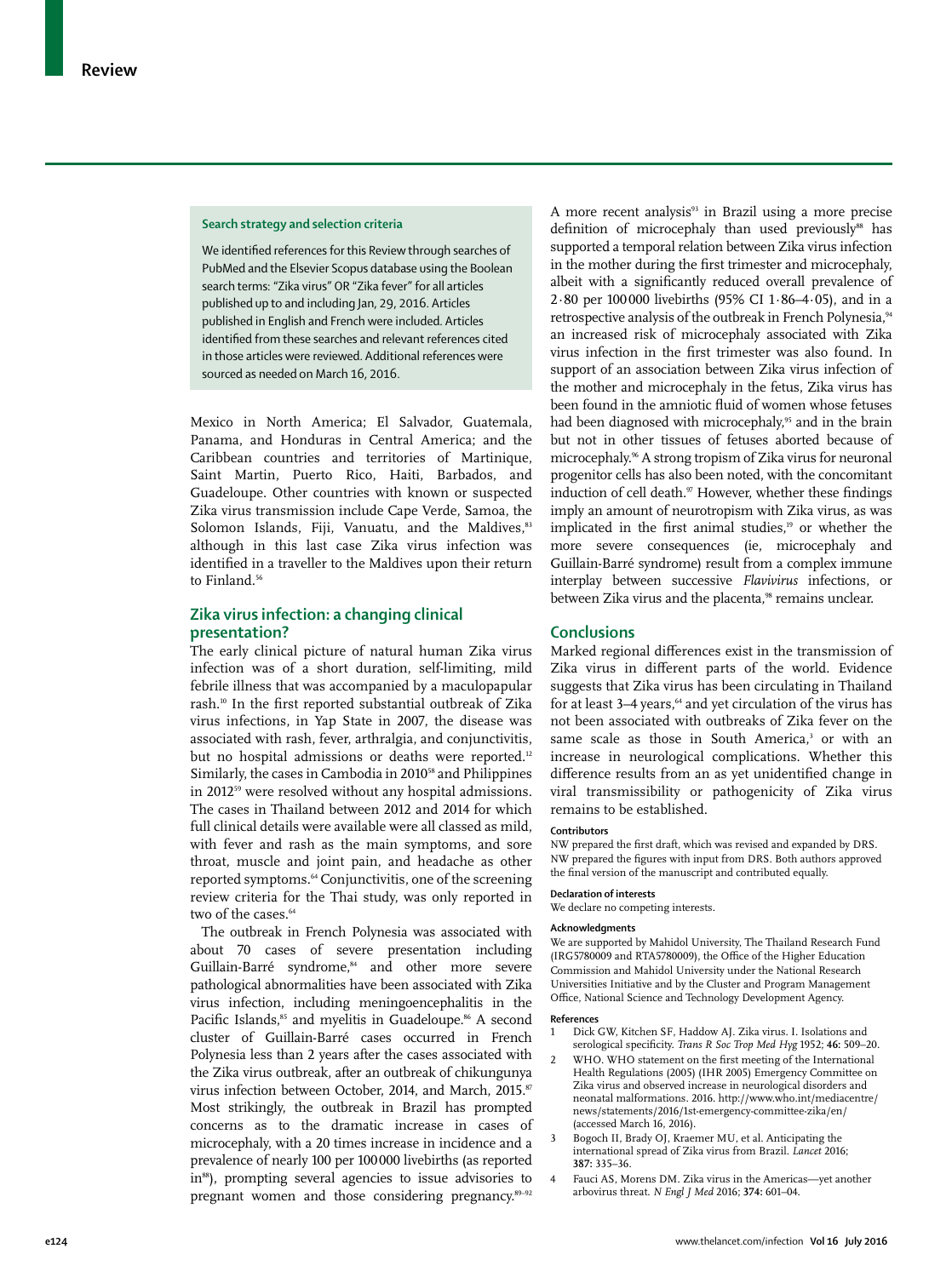- 5 Gatherer D, Kohl A. Zika virus: a previously slow pandemic spreads rapidly through the Americas. *J Gen Virol* 2016; **97:** 269–73.
- 6 Kelser EA. Meet dengue's cousin, Zika. *Microbes Infect* 2016; **18:** 163–66.
- 7 Fagbami AH. Zika virus infections in Nigeria: virological and seroepidemiological investigations in Oyo State. *J Hyg (Lond)* 1979; **83:** 213–19.
- 8 Moore DL, Causey OR, Carey DE, et al. Arthropod-borne viral infections of man in Nigeria, 1964–1970. *Ann Trop Med Parasitol* 1975; **69:** 49–64.
- 9 Olson JG, Ksiazek TG, Suhandiman, Triwibowo. Zika virus, a cause of fever in Central Java, Indonesia. *Trans R Soc Trop Med Hyg* 1981; **75:** 389–93.
- 10 Simpson DI. Zika virus infection in man. *Trans R Soc Trop Med Hyg* 1964; **58:** 335–38.
- 11 Filipe AR, Martins CM, Rocha H. Laboratory infection with Zika virus after vaccination against yellow fever. *Arch Gesamte Virusforsch* 1973; **43:** 315–19.
- 12 Duffy MR, Chen TH, Hancock WT, et al. Zika virus outbreak on Yap Island, Federated States of Micronesia. *N Engl J Med* 2009; **360:** 2536–43.
- 13 Lanciotti RS, Kosoy OL, Laven JJ, et al. Genetic and serologic properties of Zika virus associated with an epidemic, Yap State, Micronesia, 2007. *Emerg Infect Dis* 2008; **14:** 1232–39.
- 14 Attar N. Zika virus circulates in new regions. *Nat Rev Microbiol* 2016; **14:** 62.
- 15 Kuno G, Chang GJ. Full-length sequencing and genomic characterization of Bagaza, Kedougou, and Zika viruses. *Arch Virol* 2007; **152:** 687–96.
- Haddow AD, Schuh AJ, Yasuda CY, et al. Genetic characterization of Zika virus strains: geographic expansion of the Asian lineage. *PLoS Negl Trop Dis* 2012; **6:** e1477.
- 17 Haddow AJ, Williams MC, Woodall JP, Simpson DI, Goma LK. Twelve isolations of Zika virus from *Aedes (Stegomyia) Africanus (Theobald)* taken in and above a Uganda Forest. *Bull World Health Organ* 1964; **31:** 57–69.
- 18 Darwish MA, Hoogstraal H, Roberts TJ, Ahmed IP, Omar F. A sero-epidemiological survey for certain arboviruses (*Togaviridae*) in Pakistan. *Trans R Soc Trop Med Hyg* 1983; **77:** 442–45.
- 19 Dick GW. Zika virus. II. Pathogenicity and physical properties. *Trans R Soc Trop Med Hyg* 1952; **46:** 521–34.
- 20 Fagbami A. Epidemiological investigations on arbovirus infections at Igbo-Ora, Nigeria. *Trop Geogr Med* 1977; **29:** 187–91.
- 21 Renaudet J, Jan C, Ridet J, Adam C, Robin Y. A serological survey of arboviruses in the human population of Senegal. *Bull Soc Pathol Exot Filiales* 1978; **71:** 131–40 (in French).
- 22 Robin Y, Mouchet J. Serological and entomological study on yellow fever in Sierra Leone. *Bull Soc Pathol Exot Filiales* 1975; **68:** 249–58 (in French).
- Jan C, Languillat G, Renaudet J, Robin Y. A serological survey of arboviruses in Gabon. *Bull Soc Pathol Exot Filiales* 1978; **71:** 140–46 (in French).
- 24 Akoua-Koffi C, Diarrassouba S, Benie VB, et al. Investigation surrounding a fatal case of yellow fever in Cote d'Ivoire in 1999. *Bull Soc Pathol Exot* 2001; **94:** 227–30 (in French).
- Saluzzo JF, Gonzalez JP, Herve JP, Georges AJ. Serological survey for the prevalence of certain arboviruses in the human population of the south-east area of Central African Republic (author's transl). *Bull Soc Pathol Exot Filiales* 1981; **74:** 490–99 (in French).
- 26 Smithburn KC, Taylor RM, Rizk F, Kader A. Immunity to certain arthropod-borne viruses among indigenous residents of Egypt. *Am J Trop Med Hyg* 1954; **3:** 9–18.
- Smithburn KC, Kerr JA, Gatne PB. Neutralizing antibodies against certain viruses in the sera of residents of India. *J Immunol* 1954; **72:** 248–57.
- 28 Smithburn KC. Neutralizing antibodies against arthropod-borne viruses in the sera of long-time residents of Malaya and Borneo. *Am J Hyg* 1954; **59:** 157–63.
- Pond WL. Arthropod-borne virus antibodies in sera from residents of south-east Asia. *Trans R Soc Trop Med Hyg* 1963; **57:** 364–71.
- 30 Hammon WM, Schrack WD Jr, Sather GE. Serological survey for a arthropod-borne virus infections in the Philippines. *Am J Trop Med Hyg* 1958; **7:** 323–28.
- 31 Olson JG, Ksiazek TG, Gubler DJ, et al. A survey for arboviral antibodies in sera of humans and animals in Lombok, Republic of Indonesia. *Ann Trop Med Parasitol* 1983; **77:** 131–37.
- 32 Marchette NJ, Garcia R, Rudnick A. Isolation of Zika virus from *Aedes aegypti* mosquitoes in Malaysia. *Am J Trop Med Hyg* 1969; **18:** 411–15.
- 33 Macnamara FN. Zika virus: a report on three cases of human infection during an epidemic of jaundice in Nigeria. *Trans R Soc Trop Med Hyg* 1954; **48:** 139–45.
- 34 Boorman JP, Draper CC. Isolations of arboviruses in the Lagos area of Nigeria, and a survey of antibodies to them in man and animals. *Trans R Soc Trop Med Hyg* 1968; **62:** 269–77.
- 35 Bearcroft WG. Zika virus infection experimentally induced in a human volunteer. *Trans R Soc Trop Med Hyg* 1956; **50:** 442–48.
- 36 Weinbren MP, Williams MC. Zika virus: further isolations in the Zika area, and some studies on the strains isolated. *Trans R Soc Trop Med Hyg* 1958; **52:** 263–68.
- 37 Diallo D, Sall AA, Diagne CT, et al. Zika virus emergence in mosquitoes in southeastern Senegal, 2011. *PLoS One* 2014; **9:** e109442.
- 38 McCrae AW, Kirya BG. Yellow fever and Zika virus epizootics and enzootics in Uganda. *Trans R Soc Trop Med Hyg* 1982; **76:** 552–62.
- 39 Ledermann JP, Guillaumot L, Yug L, et al. *Aedes hensilli* as a potential vector of chikungunya and Zika viruses. *PLoS Negl Trop Dis* 2014; **8:** e3188.
- 40 Campbell LP, Luther C, Moo-Llanes D, Ramsey JM, Danis-Lozano R, Peterson AT. Climate change influences on global distributions of dengue and chikungunya virus vectors. *Philos Trans R Soc Lond B Biol Sci* 2015; **370:** 20140135.
- 41 Li MI, Wong PS, Ng LC, Tan CH. Oral susceptibility of Singapore *Aedes (Stegomyia) aegypti* (Linnaeus) to Zika virus. *PLoS Negl Trop Dis* 2012; **6:** e1792.
- 42 Grard G, Caron M, Mombo IM, et al. Zika virus in Gabon (Central Africa)—2007: a new threat from *Aedes albopictus*? *PLoS Negl Trop Dis* 2014; **8:** e2681.
- 43 Hancock WT, Marfel M, Bel M. Zika virus, French Polynesia, south Pacific, 2013. *Emerg Infect Dis* 2014; 20: 1960.
- Durand MA, Bel M, Ruwey I, Marfel M, Yug L, Ngaden V. An outbreak of dengue fever in Yap State. *Pac Health Dialog* 2005; **12:** 99–102.
- Savage HM, Fritz CL, Rutstein D, Yolwa A, Vorndam V, Gubler DJ. Epidemic of dengue-4 virus in Yap State, Federated States of Micronesia, and implication of *Aedes hensilli* as an epidemic vector. *Am J Trop Med Hyg* 1998; **58:** 519–24.
- 46 Foy BD, Kobylinski KC, Chilson Foy JL, et al. Probable non-vector-borne transmission of Zika virus, Colorado, USA. *Emerg Infect Dis* 2011; **17:** 880–82.
- 47 Bargielowski I, Nimmo D, Alphey L, Koella JC. Comparison of life history characteristics of the genetically modified OX513A line and a wild type strain of *Aedes aegypti*. *PLoS One* 2011; **6:** e20699.
- 48 Sylvestre G, Gandini M, Maciel-de-Freitas R. Age-dependent effects of oral infection with dengue virus on *Aedes aegypti* (Diptera: Culicidae) feeding behavior, survival, oviposition success and fecundity. *PLoS One* 2013; **8:** e59933.
- 49 Musso D, Roche C, Robin E, Nhan T, Teissier A, Cao-Lormeau VM. Potential sexual transmission of Zika virus. *Emerg Infect Dis* 2015; **21:** 359–61.
- Venturi G, Zammarchi L, Fortuna C, et al. An autochthonous case of Zika due to possible sexual transmission, Florence, Italy, 2014. *Euro Surveill* 2016; **21:** 30148.
- 51 Mansuy JM, Dutertre M, Mengelle C, et al. Zika virus: high infectious viral load in semen, a new sexually transmitted pathogen? *Lancet Infect Dis* 2016; **16:** 405.
- 52 Musso D, Roche C, Nhan TX, Robin E, Teissier A, Cao-Lormeau VM. Detection of Zika virus in saliva. *J Clin Virol* 2015; **68:** 53–55.
- 53 Dupont-Rouzeyrol M, Biron A, O'Connor O, Huguon E, Descloux E. Infectious Zika viral particles in breastmilk. *Lancet* 2016; **387:** 1051.
- 54 Fonseca K, Meatherall B, Zarra D, et al. First case of Zika virus infection in a returning Canadian traveler. *Am J Trop Med Hyg* 2014; **91:** 1035–38.